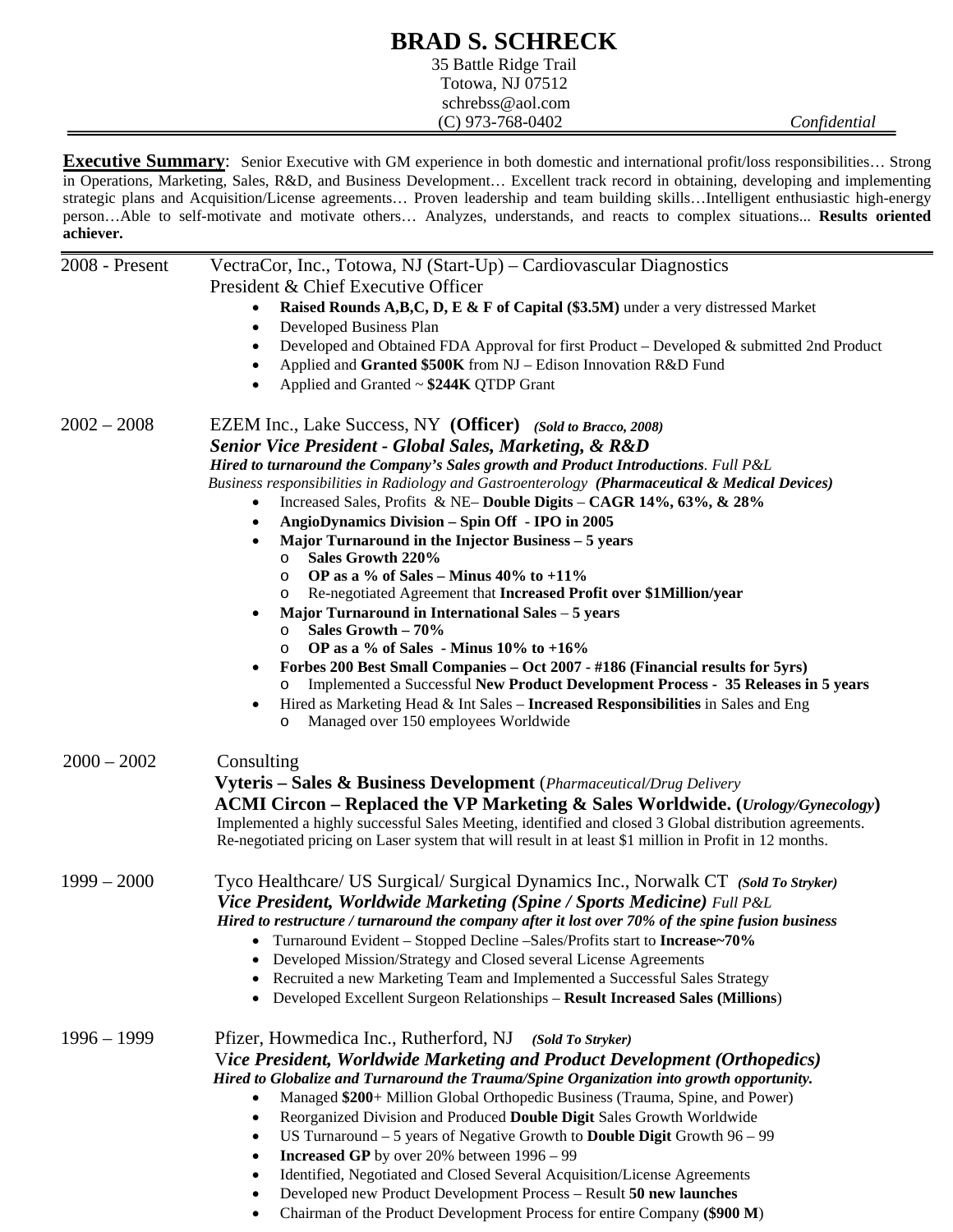## **BRAD S. SCHRECK**

| $1983 - 1996$ | C.R. Bard, Inc., Murray Hill, NJ (Bard Medical Division/ Bard Patient Care Division)<br>Vice President of Marketing & Business Development (Urology, Wound/Skin Care)<br>Rehired to transform the division from a no growth business into a high growth opportunity.<br>Increased Sales - Double Digits Annually (1992 - 1996)<br>$\bullet$<br>Increased Net Income - Double Digits Annually (1992 - 1996)<br>٠<br>Accelerated new products as a % of sales from $0\%$ (1991) – 30% (1995)<br>٠<br>Negotiated and closed more than 10 Acquisition/License agreements $(1992 - 95)$<br>$\bullet$<br>Appointed Chairman of Corporate Marketing Talent Task Force<br>$\bullet$<br>Appointed Chairman of New Product Steering Committee<br>$\bullet$<br>Appointed Chairman of Acquisition Committee Team<br>$\bullet$<br>Businesses ranged from approx. \$50 -\$250 Million. (Urology, Skin, and Wound Care)<br>$\bullet$                                                                                                                                                                                                                                                                                                                                                                                                                                                                                                                                                                                                                                                                                                                                                                                                                           |
|---------------|-------------------------------------------------------------------------------------------------------------------------------------------------------------------------------------------------------------------------------------------------------------------------------------------------------------------------------------------------------------------------------------------------------------------------------------------------------------------------------------------------------------------------------------------------------------------------------------------------------------------------------------------------------------------------------------------------------------------------------------------------------------------------------------------------------------------------------------------------------------------------------------------------------------------------------------------------------------------------------------------------------------------------------------------------------------------------------------------------------------------------------------------------------------------------------------------------------------------------------------------------------------------------------------------------------------------------------------------------------------------------------------------------------------------------------------------------------------------------------------------------------------------------------------------------------------------------------------------------------------------------------------------------------------------------------------------------------------------------------------------------|
| $1990 - 1991$ | Fairchild Medical Systems, Inc., Stoughton, MA<br><b>President &amp; CEO</b> (X-ray Equipment)<br>Recruited by Investors with objectives to nationally and internationally grow sales.<br>Recruited and developed a successful management team.<br>Increased Net Income 75% and Increased Unit Sales 2.5 times<br>$\bullet$<br>Increased Sales 50% first Year, Sales flat for previous 15 years.<br>٠                                                                                                                                                                                                                                                                                                                                                                                                                                                                                                                                                                                                                                                                                                                                                                                                                                                                                                                                                                                                                                                                                                                                                                                                                                                                                                                                           |
| $1983 - 1990$ | C.R. Bard, Inc.<br>Bard Europe Division $(1987 – 1990)$<br>Director of Marketing, International (Drug Delivery, Electrosurgery, Cardiology)<br>Promoted to international to market products from four Bard divisions and obtain the necessary<br>regulatory approvals, such as: IEC, BSI, TUV, Homologation.<br><b>Exceeded Sales Objectives.</b><br>$\bullet$<br>Successfully planned and launched Patient Controlled Analgesia (PCA) pumps and Cardio-Pulmonary<br>$\bullet$<br>Support Systems (CPS) in Europe.<br>Organized, managed, and developed service centers.<br>$\bullet$<br>Developed Marketing Plans for all Businesses.<br>$\bullet$<br>Bard Medsystems Division, Murray Hill, NJ (1986 – 1987)<br>Director of Marketing (Management Board) (Drug Delivery)<br><b>Marketing Manager</b><br>Selected as one of the top marketing managers to develop a profile for hiring new marketing<br>٠<br>executives.<br><b>Exceeded Sales Objectives.</b><br>Identified, negotiated, established Bard in the PCA drug market.<br>$\bullet$<br>Designed a family of PCA pumps, which established Bard as market leader.<br>٠<br>Developed Marketing Plans (PCA, OR, Critical Care, Home Ambulatory IV Pumps).<br>$\bullet$<br>Bard EMS Division, Englewood, Colorado (1984 – 1986)<br><b>Senior Product Manager (Promotion) (Drug Delivery / Electrosurgery)</b><br>Transferred/Relocated to Bard EMS to release PCA - the most successful product launch.<br>Designed the PCA software.<br>$\bullet$<br>Exceeded the aggressive Multi-Million Dollar Sales Objectives.<br>٠<br>Bard Medsystems Division, Murray Hill, NJ (1983 - 1984)<br><b>Product Manager (Drug Delivery)</b><br>Increased Sales 100% and Gross Profit 80% in one year. |
| $1981 - 1983$ | Capintec Systems, Inc., Ramsey, NJ                                                                                                                                                                                                                                                                                                                                                                                                                                                                                                                                                                                                                                                                                                                                                                                                                                                                                                                                                                                                                                                                                                                                                                                                                                                                                                                                                                                                                                                                                                                                                                                                                                                                                                              |

*Technical Marketing Manager / Senior Programmer Analyst*